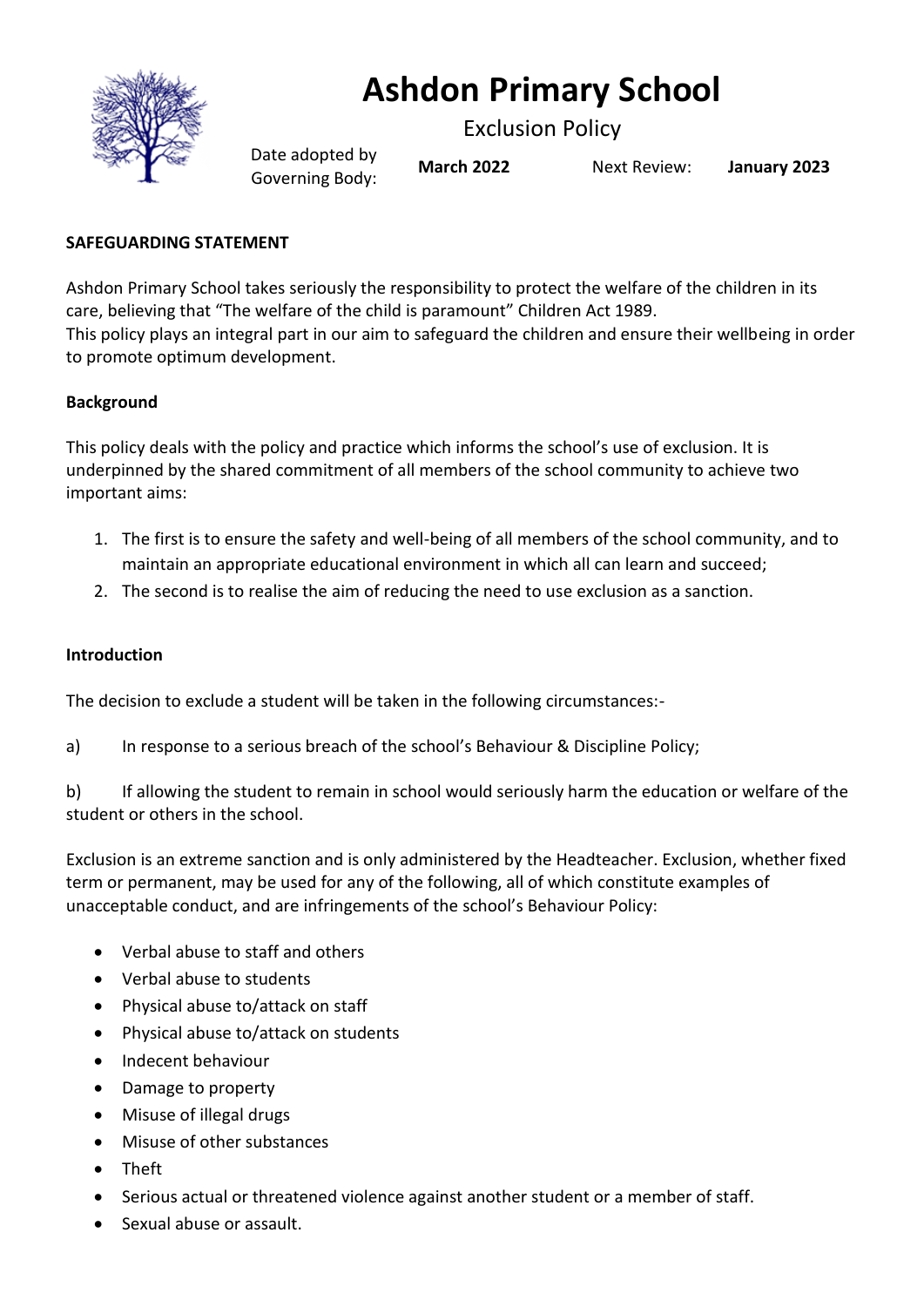- Supplying an illegal drug.
- Carrying an offensive weapon.
- Arson.
- Unacceptable behaviour which has previously been reported and for which school sanctions and other interventions have not been successful in modifying the student's behaviour.

This is not an exhaustive list and there may be other situations where the Headteacher makes the judgment that exclusion is an appropriate sanction.

#### **Exclusion Procedure**

Most exclusions are of a fixed term nature and are of short duration (usually between one and three days).

The DfE regulations allow the Headteacher to exclude a student for one or more fixed periods not exceeding 45 school days in any one school year.

The Governor Body has established arrangements to review promptly all permanent exclusions from the school and all fixed term exclusions that would lead to a student being excluded for over 15 days in a school term or missing a public examination.

The governors have also established arrangements to review fixed term exclusions which would lead to a student being excluded for over five days but not over 15 days in a school term where a parent has expressed a wish to make representations.

Following exclusion, parents are contacted immediately where possible. A letter will be sent by post giving details of the exclusion and the date the exclusion ends. Parents have a right to make representations to the Governing Body and the Local Authority as directed in the letter.

A return to school meeting will be held following the expiry of the fixed term exclusion and this will involve the Headteacher and other staff where appropriate.

During the course of a fixed term exclusion, where the pupil is to be at home, parents are advised that the pupil is not allowed on the school premises, and that daytime supervision is their responsibility as parents/carers.

Records relating to exclusions will be stored confidentially.

# **Permanent Exclusion**

The decision to exclude a student permanently is a serious one. There are two main types of situation in which permanent exclusion may be considered.

The first is a final, formal step in a concerted process for dealing with disciplinary offences following the use of a wide range of other strategies, which have been used without success. It is an acknowledgement that all available strategies have been exhausted and is used as a last resort. This would include persistent and defiant misbehaviour including bullying (which would include racist or homophobic bullying) or repeated possession and or use of an illegal drug on school premises.